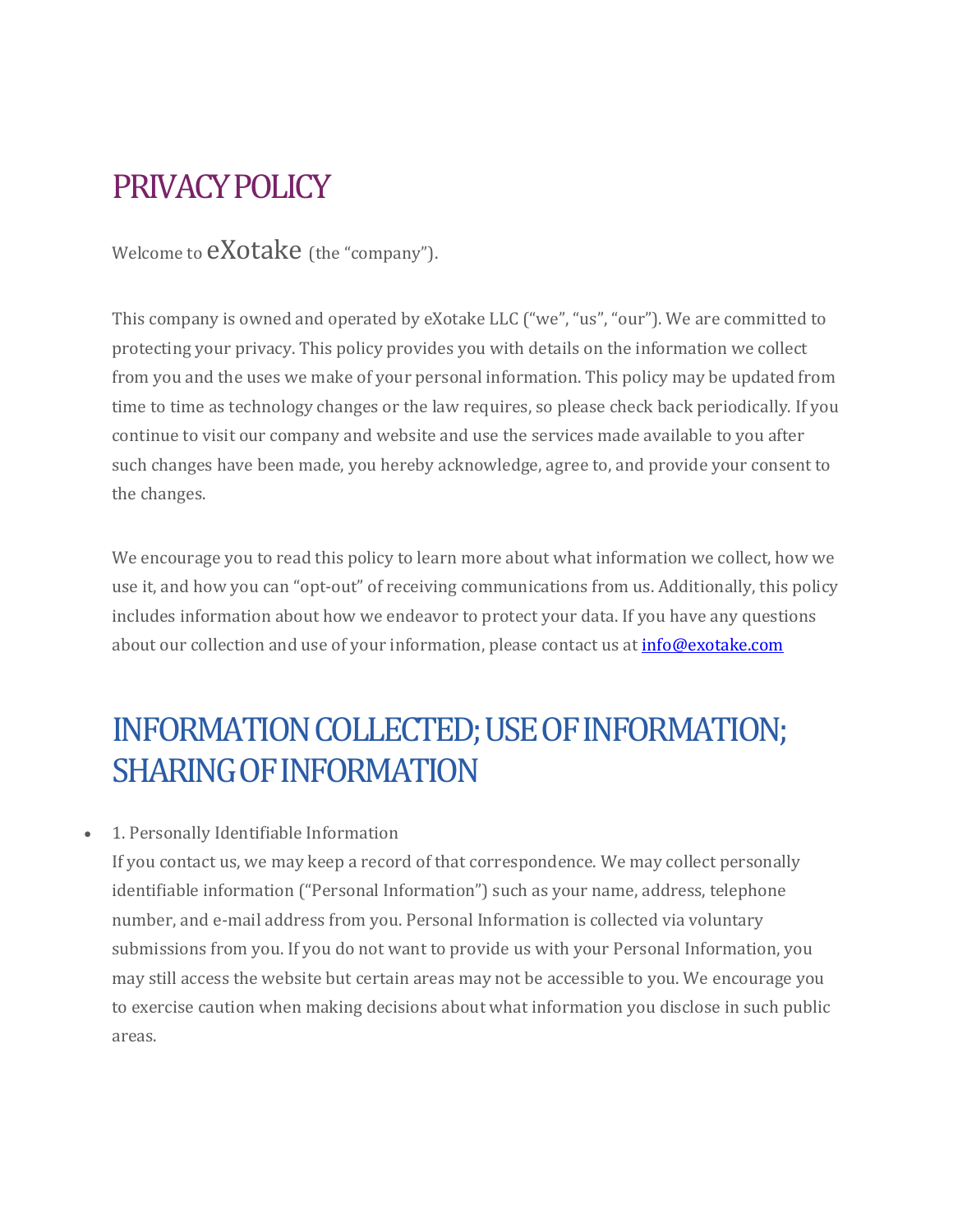We may collect personal identification information from Users in a variety of ways, including, but not limited to, when users visit our site, register on the site, place an order, subscribe to the newsletter, respond to a survey, fill out a form, and in connection with other activities, services, features or resources we make available on our website. We may share your Personal Information with third parties to further the purpose for which you provided such information to us, for example, to process a purchase order. We also share your Personal Information with third parties if we believe that the law requires us to do, or to protect our own property or the property of our affiliates. Additionally, in the company of a corporate restructuring (such as, a sale, merger or other asset transfer), we may share your Personal Information with a third party.

#### • 2. Non-Personally Identifiable Information

Certain non-personally identifiable information ("Non-Personal Information") about our visitors is collected by the standard operation of our Internet provider´s servers. Non-personal identification information may include the browser name, the type of computer and technical information about users means of connection to our website, such as the operating system and the Internet service providers utilized and other similar information.

This website makes use of "cookies", a small amount of data sent to your browser from a web server and stored by your computer. Generally, cookies are used to enable us to deliver better and more personalized service, assist us in tracking visits to the website, and to measure visitor patterns. This information is not personally identifiable and is used by us only to improve the website. We do not use cookies to retrieve personal information from your computer, to retrieve other information from your computer for purposes that are unrelated to the website or your interaction with the website. We reserve the right to disclose or utilize any of this information in aggregate form, for any purpose, at our sole discretion. Additionally, third party advertisers that serve ads on our website may use their own cookies. By modifying your browser preferences, you can accept or reject any or all cookies. If you choose to reject all cookies, you will not be able to access the portions of the website that require you to register in order to participate.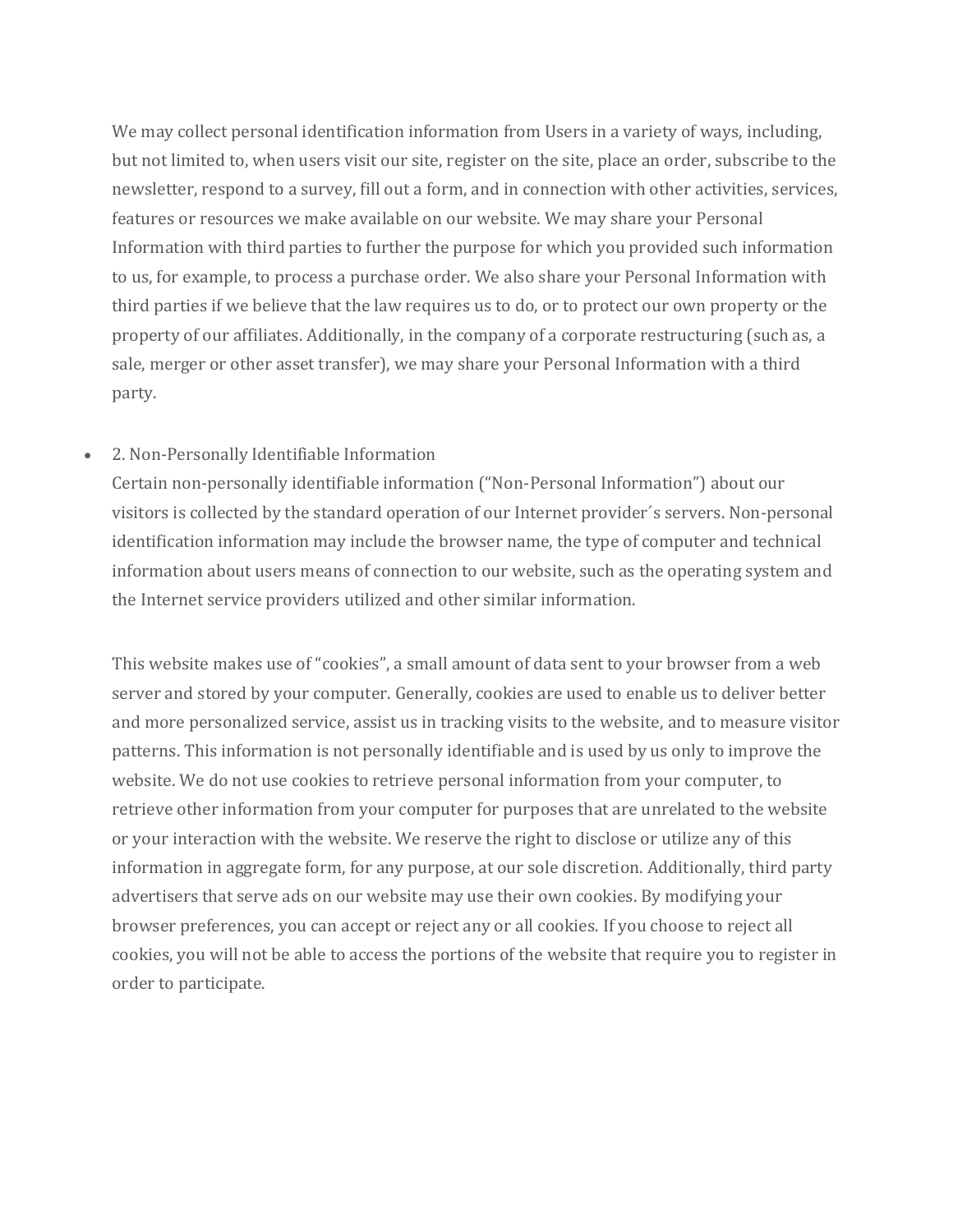| Cookie name                             | Life span         | Purpose                            |
|-----------------------------------------|-------------------|------------------------------------|
| sySession                               | Permanent         | Creates activities and BI          |
| hs                                      | Session           | Security                           |
| incap_ses_\${Proxy-ID}_\${Site-<br>ID   | Session           | Security                           |
| incap_visid_\${Proxy-ID}_\${Site-<br>ID | Session           | Security                           |
| $nIbi_{I}$ $I.D$                        | Persistent cookie | Security                           |
| <b>XSRF-TOKEN</b>                       | Persistent cookie | Security                           |
| smSession                               | Two weeks         | Identify logged in site<br>members |

You may have certain rights under the Communications Act, Federal Trade Commission Act, and other state. federal, and international statutes such as CASL and GDPR that may also apply.

• 3. Sharing Your Personal Information

We do not sell, trade, or rent Users personal identification information to others. We may share generic aggregated demographic information not linked to any personal identification information regarding attendees and users with our business partners, trusted affiliates and advertisers for the purposes outlined above. We may use third party service providers to help us operate our business and the site or administer activities on our behalf, such as distribution of newsletters or surveys. We may share your information with these third parties for those limited purposes provided that you have given us your permission.

• 4. Protection for Children and Minors

This website is not intended for, and we have no intention of collecting personally identifiable information from, persons under the age of 18. If a person under the age of 18 has provided us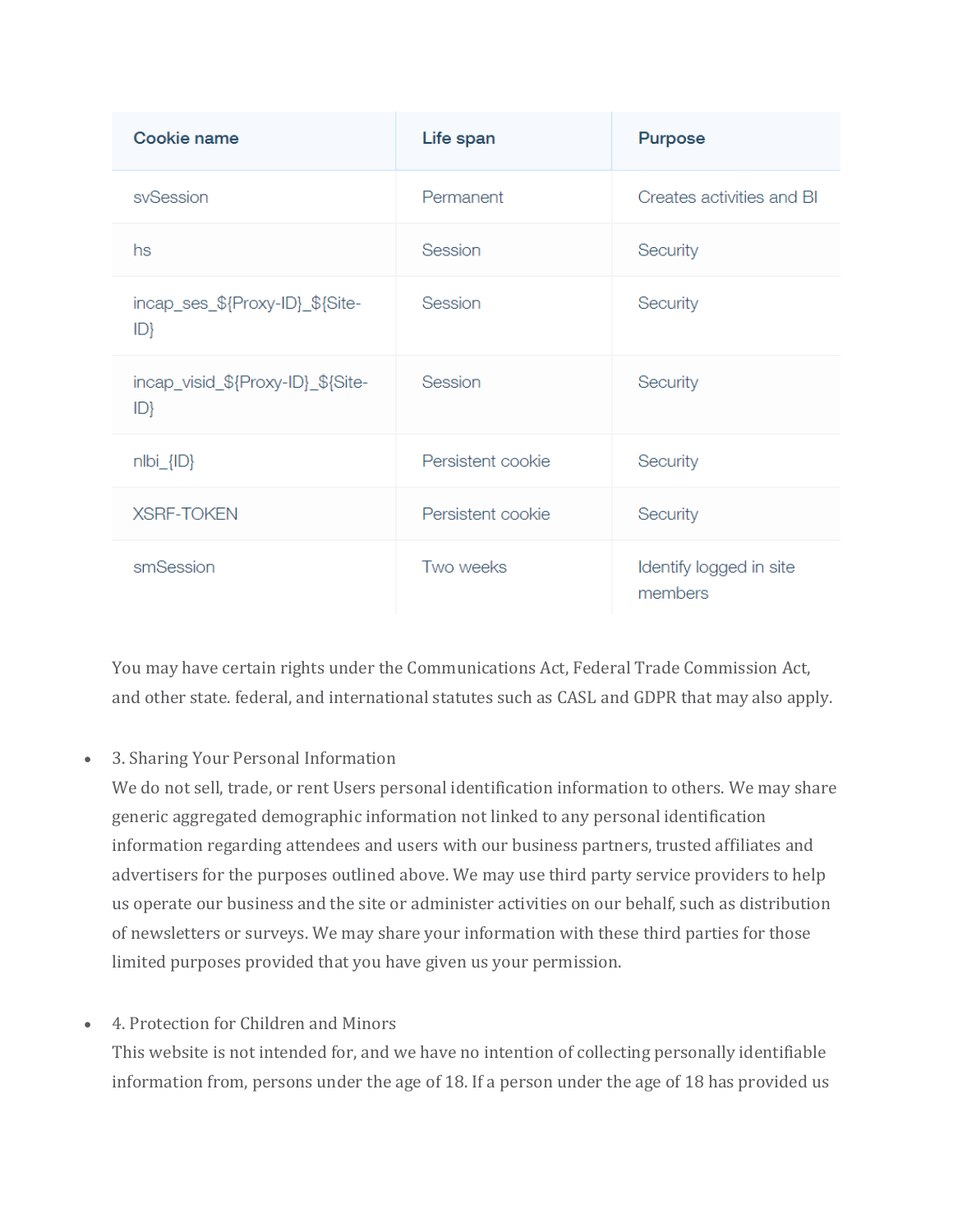with personally identifiable information, we will use all reasonable efforts to delete such information from our database. If you are under the age of 18, you are not authorized to access or submit any content or information to this Website.

• 5. Opt-Out

If you do not want to receive email or other communications from us in the future, please send an email to us at the address below or call us at the telephone number below requesting to be removed from our mailing list. You will also have the option of clicking on a link included in every email communication you receive from us in order to remove yourself from our mailing list.

Email Contact[: info@exotake.com](mailto:info@exotake.com) Telephone Contact: 954.900.6839

Please note that there might be a brief delay between when you submit your request to "optout" and when it is processed and reflected in our systems; accordingly, you may continue to receive communications from us for a limited time after you unsubscribe. We appreciate your patience.

## • 6. Security

We are committed to using all commercially reasonable efforts to maintaining the security of your Personal Information. We adopt appropriate data collection, storage, and processing practices and security measures to protect against unauthorized access, alteration, disclosure or destruction of your personal information. Sensitive and private data exchange between the site and its users happens over an SSL secured communication channel and is encrypted and protected with digital signatures.

This website contains links to other websites for the purchase of third party products and services. Please be aware that we are not responsible for such third-party sites in any manner including without limitation, the privacy practices of other websites. We encourage you to be aware when you access any such third-party links and to read the privacy policies of each